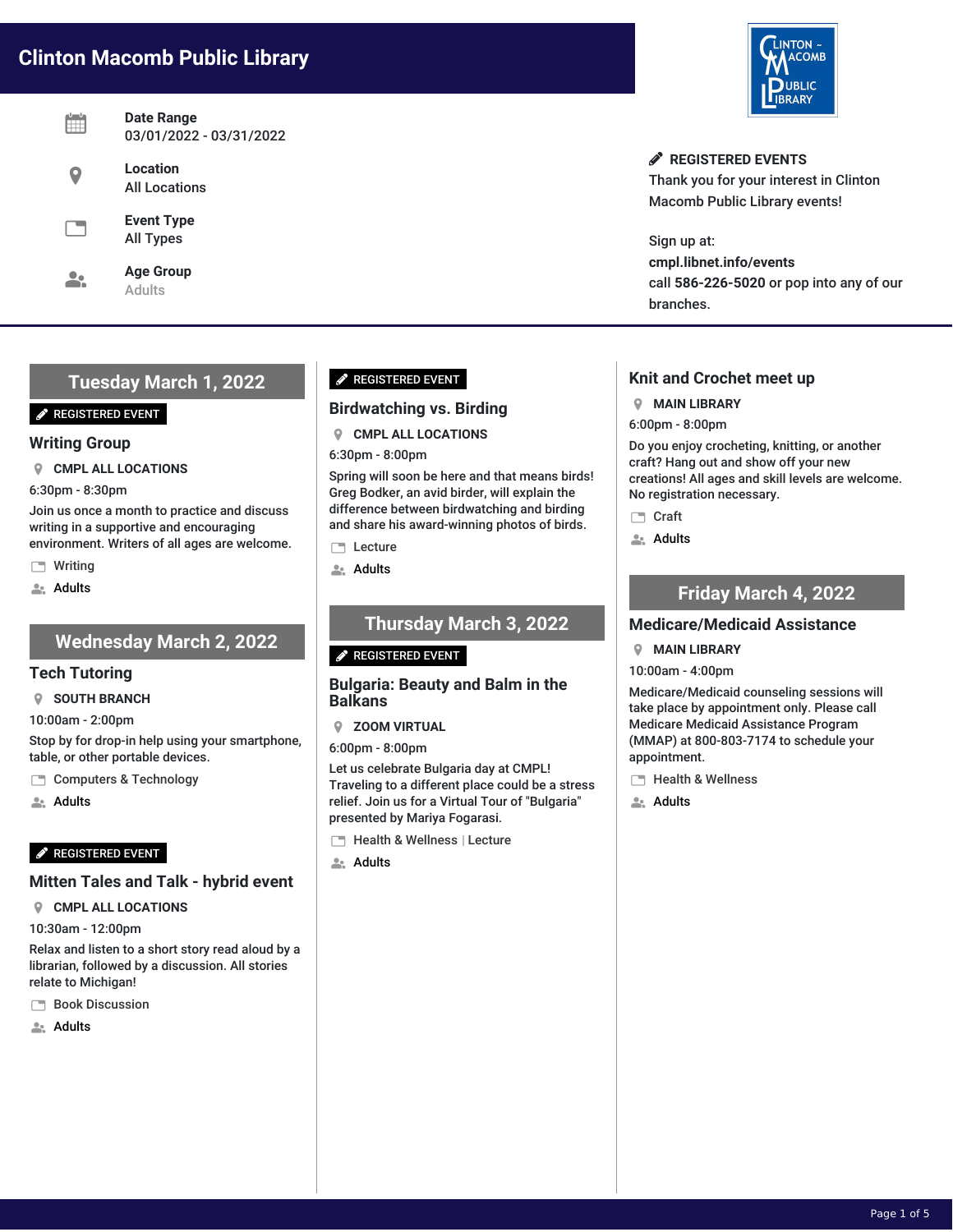## **Saturday March 5, 2022**

#### **P** REGISTERED EVENT

#### **Alcohol Ink Decorative Dish**

#### **NORTH BRANCH**

10:00am - 12:00pm

Create an abstract design in a small dish with alcohol inks. Please wear old clothes; this program could be messy. The same program will be held on four dates; please sign up for only one session.

- □ Craft
- **Adults**

### **CMPL ESL Conversations Group**

#### **MAIN LIBRARY**

10:00am - 12:00pm

Are you learning English? Come converse with others who are learning English.

**Other** 

**Adults** 

## **Monday March 7, 2022**

#### **Tech Tutoring**

**NORTH BRANCH**

1:00pm - 3:00pm

Stop by for drop-in help using your smartphone, tablet, or other portable device.

Computers & Technology

**Adults** 

### **P** REGISTERED EVENT

#### **1 2 3 Book Discussion**

**MAIN LIBRARY**

6:00pm - 7:00pm

Check out a copy of Lara Lee Gulledge's The Dark Matter of Mona Starr and discuss this compelling graphic novel about mental health with teen staff.

- Book Discussion | Health & Wellness
- **ALC** Teens, Adults

## **Wednesday March 9, 2022**

### **Tech Tutoring**

**SOUTH BRANCH**

10:00am - 2:00pm

Stop by for drop-in help using your smartphone, table, or other portable devices.

- Computers & Technology
- **Adults**



## **PopMat Chat**

#### **CMPL ALL LOCATIONS**

12:00pm - 1:00pm

Your popular materials librarians will be meeting once a month on Facebook Live to chat about books, pop culture, library news, and more. Follow the library on Facebook to be sure you don't miss us!

- **Book Discussion**
- **Adults**

## REGISTERED EVENT

### **Let's Go Birding!**

- **CMPL ALL LOCATIONS**
- 6:30pm 8:00pm

Learn the tools needed for birding in the field and how to get the most out of your field guide.

- **Lecture**
- **Adults**

## **Thursday March 10, 2022**

#### **Movie Matinee**

- **MAIN LIBRARY**
- 1:00pm 3:00pm

Come to the Main Library to see a recently released movie on the big screen.

- **Movie**
- **Adults**

## **Friday March 11, 2022**

### REGISTERED EVENT

### **Alcohol Ink Decorative Dish**

- **NORTH BRANCH**
- 10:00am 12:00pm

Create an abstract design in a small dish with alcohol inks. Please wear old clothes; this program could be messy. The same program will be held on four dates; please sign up for only one session.

- □ Craft
- **Adults**

## **Saturday March 12, 2022**

#### **CMPL ESL Conversations Group**

#### **MAIN LIBRARY**

10:00am - 12:00pm

Are you learning English? Come converse with others who are learning English.

- □ Other
- **Adults**

#### REGISTERED EVENT

### **Book Discussion (South)**

- **SOUTH BRANCH**
- 12:00pm 1:00pm
- Meet other book lovers at this discussion.
- **Book Discussion**
- **Adults**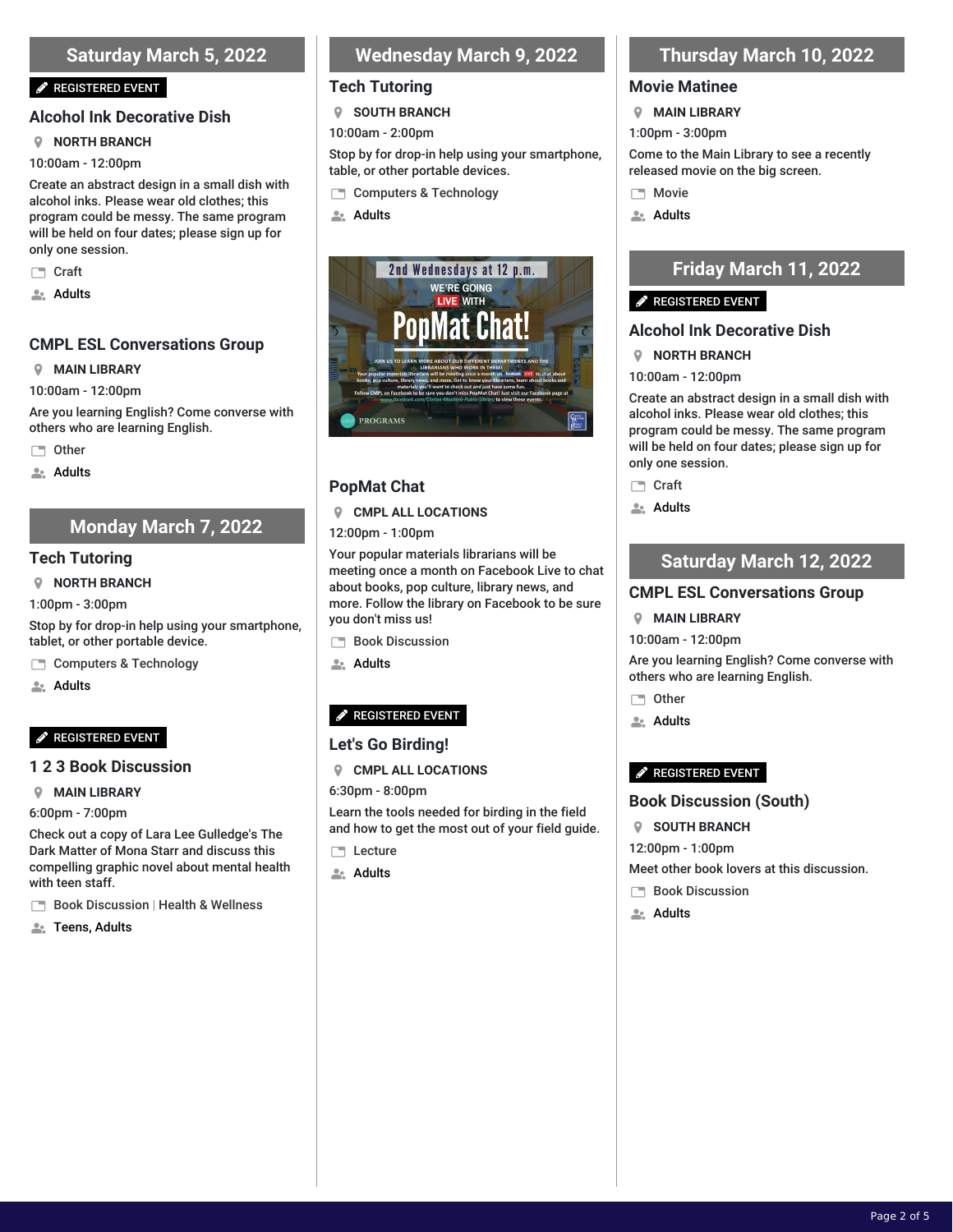## **Monday March 14, 2022**

#### **Tech Tutoring**

#### **NORTH BRANCH**

1:00pm - 3:00pm

Stop by for drop-in help using your smartphone, tablet, or other portable device.

- Computers & Technology
- **Adults**

#### REGISTERED EVENT

#### **Books on Tap**

#### **BAR LOUIE AT PARTRIDGE CREEK**

6:00pm - 7:00pm

Come to Bar Louie at Partridge Creek to discuss Black Bottom Saints by Alice Randall.

**Book Discussion** 

**Adults** 

## **Tuesday March 15, 2022**

#### **MMAP Counseling**

**SOUTH BRANCH**

10:00am - 4:00pm

Medicate/Medicaid counseling sessions (by appointment)

**Health & Wellness** 

**Adults** 

### REGISTERED EVENT

#### **Mystery Book Discussion**

**NORTH BRANCH**

10:00am - 11:00am

Come to the North Branch to discuss The Mountains Wild by Sarah Stewart Taylor.

- **Book Discussion**
- **Adults**

### **P** REGISTERED EVENT

#### **Seed Starters**

**MAIN LIBRARY**

2:00pm - 3:00pm

Which plants are best started indoors? Which potting soil is best? When do you transplant your plants to your back yard? Learn the answers to these questions and start your own tiny veggie garden.

Health & Wellness

**Adults** 

## **Wednesday March 16, 2022**

### **Tech Tutoring**

**SOUTH BRANCH**

10:00am - 2:00pm

Stop by for drop-in help using your smartphone, table, or other portable devices.

- Computers & Technology
- **Adults**



## **Movie Night**

**MAIN LIBRARY**

6:30pm - 8:45pm

Come to the Main Library to see a recently released movie on the big screen.

- **Movie**
- **Adults**

## **Thursday March 17, 2022**

#### REGISTERED EVENT

### **18+ Dungeons and Dragons**

#### **MAIN LIBRARY**

6:00pm - 8:30pm

Join us for monthly Dungeons and Dragons at the Main Library! Please either come with a character already made or you can choose from our premade options.

- Fun & Games
- **Adults**

## **Knit and Crochet meet up**

#### **MAIN LIBRARY**

#### 6:00pm - 8:00pm

Do you enjoy crocheting, knitting, or another craft? Hang out and show off your new creations! All ages and skill levels are welcome. No registration necessary.

- □ Craft
- **Adults**

## **Saturday March 19, 2022**

### REGISTERED EVENT

### **Alcohol Ink Decorative Dish**

**NORTH BRANCH**

10:00am - 12:00pm

Create an abstract design in a small dish with alcohol inks. Please wear old clothes; this program could be messy. The same program will be held on four dates; please sign up for only one session.

- □ Craft
- **Adults**

### **CMPL ESL Conversations Group**

**MAIN LIBRARY**

10:00am - 12:00pm

Are you learning English? Come converse with others who are learning English.

- □ Other
- **Adults**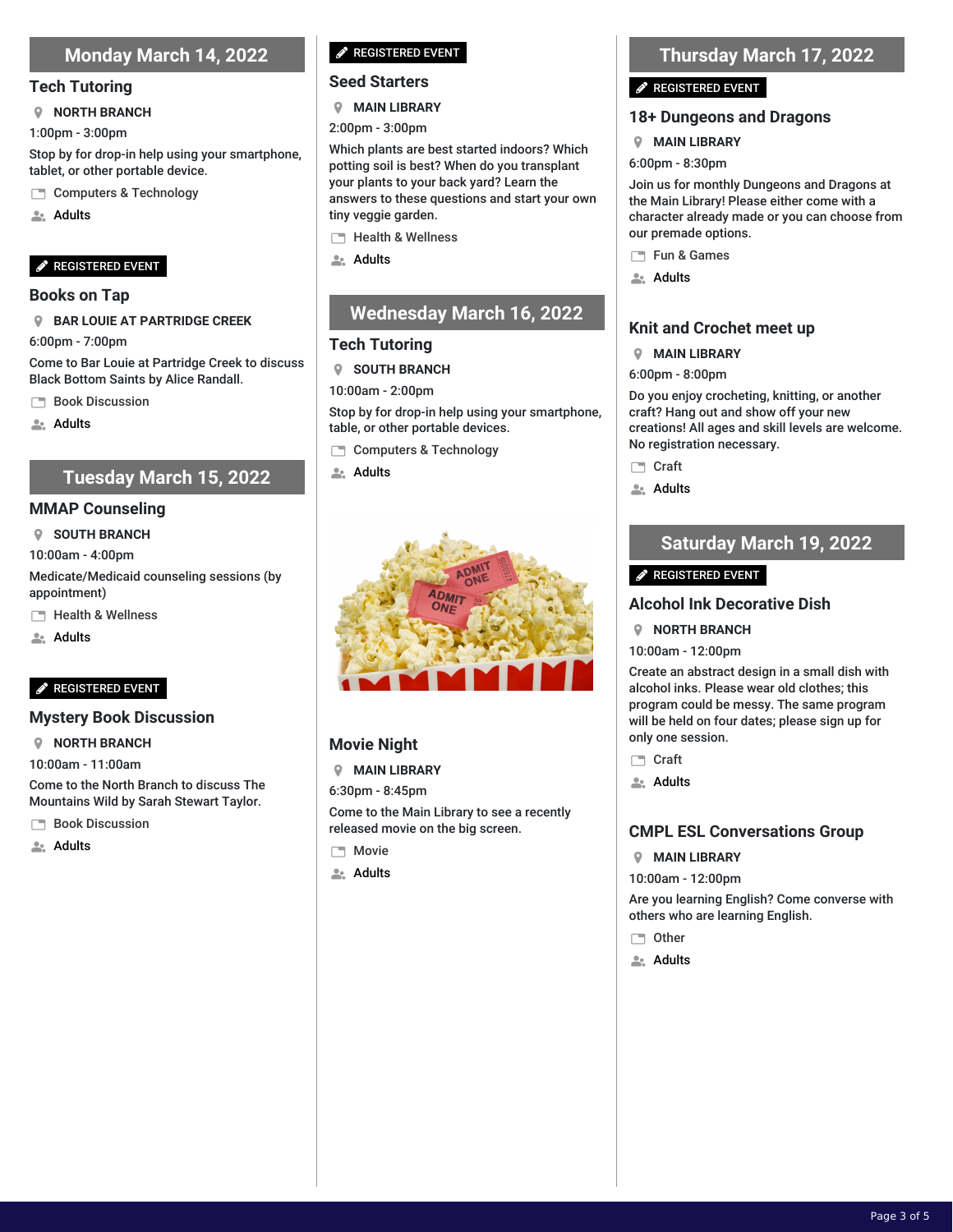## **Monday March 21, 2022**

#### **Tech Tutoring**

#### **NORTH BRANCH**

1:00pm - 3:00pm

Stop by for drop-in help using your smartphone, tablet, or other portable device.

Computers & Technology

**Adults** 

## **Children's Chat**

#### **FACEBOOK LIVE**

#### 2:00pm - 2:30pm

Your children's librarians will be meeting every 3rd Monday on Facebook Live to chat about books, pop culture, library news, and more. Follow the library on Facebook to be sure you don't miss us!

Early Literacy

**Let** Children, Adults

### REGISTERED EVENT

#### **Let's Get Real!**

**MAIN LIBRARY**

6:00pm - 8:00pm

Join us in person for lively discussion of some of today's most compelling works of nonfiction. Beverages and snacks will be available.

**Book Discussion** 

**Adults** 

## **Wednesday March 23, 2022**

### **Tech Tutoring**

**SOUTH BRANCH**

10:00am - 2:00pm

Stop by for drop-in help using your smartphone, table, or other portable devices.

Computers & Technology

**Adults** 

## **P** REGISTERED EVENT

## **Mindfulness and Mental Health**

**ZOOM VIRTUAL MEETING**

#### 6:30pm - 7:30pm

Mindfulness is a practice of being aware of each moment as it arises, and bringing an attitude of kindness and non-judgement. Both ancient wisdom and modern science have demonstrated its benefits .

Health & Wellness

**Adults** 

## **Thursday March 24, 2022**

### $\mathscr{P}$  REGISTERED EVENT

### **1-2-3 Mental Health: Sharing our Stories, Gaining Strength**

**MAIN LIBRARY**

6:30pm - 8:00pm

Join CMPL, CARE of Southeast Michigan and partners from across the county as we explore mental health through different lenses in a three-part series.

- **Health & Wellness**
- **Adults**

## **Saturday March 26, 2022**

## **CMPL ESL Conversations Group**

**MAIN LIBRARY**

10:00am - 12:00pm

Are you learning English? Come converse with others who are learning English.

- **Other**
- **Adults**

#### **P** REGISTERED EVENT

#### **1-2-3: Mental Health Book Discussion**

#### **MAIN LIBRARY**

3:00pm - 4:30pm

Join us to discuss the adult novel of our 123: Mental Health initiative, Maybe You Should Talk to Someone: A Therapist, HER Therapist, and our Lives Revealed by Lori Gottlieb.

- **Book Discussion**
- **Adults**

## **Monday March 28, 2022**

### **Tech Tutoring**

- **NORTH BRANCH**
- 1:00pm 3:00pm

Stop by for drop-in help using your smartphone, tablet, or other portable device.

- Computers & Technology
- **Adults**

## **Tuesday March 29, 2022**

## REGISTERED EVENT

### **Trivia Live!**

**CMPL ALL LOCATIONS**

6:30pm - 7:30pm

Join us for a fun night of pub style trivia. Each week will have new categories with a prize going to the winner!

Fun & Games

**Adults** 

## **Wednesday March 30, 2022**

## **Tech Tutoring**

**SOUTH BRANCH**

10:00am - 2:00pm

Stop by for drop-in help using your smartphone, table, or other portable devices.

- Computers & Technology
- **Adults**